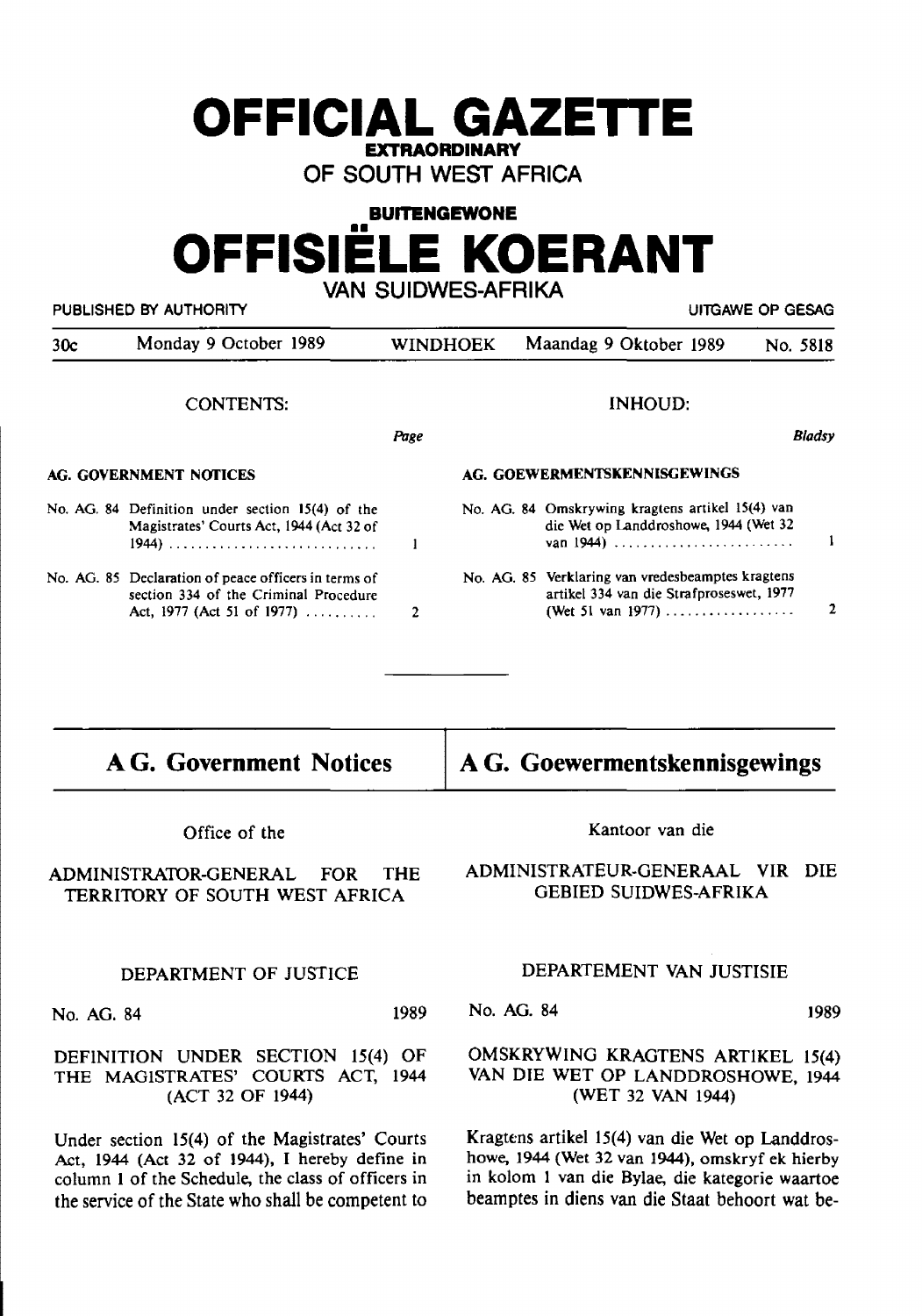serve any process of the court or any other document in a case in which a prosecution takes place for an offence in terms of a provision of any law specified in column 2 of the Schedule.

#### **L.A. PIENAAR**

Administrator-General Windhoek, 28 September 1989

#### SCHEDULE

| <b>COLUMN 1</b>           | COLUMN <sub>2</sub>       |
|---------------------------|---------------------------|
| Inspectors referred to in | An offence referred to in |
| section 22 of the Condi-  | section 25 of the Condi-  |
| tions of Employment Act,  | tions of Employment Act,  |
| 1986 (Act 12 of 1986)     | 1986 (Act 12 of 1986)     |

voeg is om 'n prosesstuk of 'n ander stuk te beteken in 'n saak waarin 'n vervolging plaasvind weens 'n misdryf ingevolge 'n wetsbepaling vermeld in kolom 2 van die Bylae.

L.A. **PIENAAR** 

Administrateur-generaal Windhoek, 28 September 1989

BYLAE

| KOLOM 1                     | KOLOM <sub>2</sub>         |
|-----------------------------|----------------------------|
| Inspekteurs bedoel in arti- | 'n Misdryf bedoel in arti- |
| kel 22 van die Wet op       | kel 25 van die Wet op      |
| Diensvoorwaardes, 1986      | Diensvoorwaardes, 1986     |
| (Wet 12 van 1986)           | (Wet 12 van 1986)          |

#### DEPARTMENT OF JUSTICE

No. AG. 85 1989

DECLARATION OF PEACE OFFICERS IN TERMS OF SECTION 334 OF THE CRIMI-NAL PROCEDURE ACT, 1977 (ACT 51 OF 1977)

- 1. Under section 334(1)(a) of the Criminal Procedure Act, 1977, I hereby declare that every person who, by virtue of his office, falls within any category defined in column 1 of the Schedule to the notice, shall, within the area specified in column 2 of the Schedule, be a peace officer for the purpose of exercising, with reference to the offences specified in column 3 of the Schedule, the powers defined in column 4 of the Schedule.
- 2. Under section 334(3)(a) of the Criminal Procedure Act, 1977, I hereby prescribe that no certificate of appointment referred to in section 334(2)(a) of the Criminal Procedure Act, 1977, shall be issued to any person referred to in column 1 of the Schedule, unless the employer of such person has been furnished with a certificate issued by the Commissioner of the South West African Police

DEPARTEMENT VAN JUSTISIE

No. AG. 85 1989

VERKLARING VAN VREDESBEAMPTES KRAGTENS ARTIKEL 334 VAN DIE STRAF-PROSESWET, 1977 (WET 51 VAN 1977)

- 1. Kragtens artikel 334(1)(a) van die Strafproseswet, 1977, verklaar ek hierby dat elke persoon wat uit hoofde van sy amp binne 'n in kolom I van die Bylae in die kennisgewing omskrewe kategorie val, binne die gebied in kolom 2 van die Bylae vermeld, 'n vredesbeampte is vir doeleindes van die uitoefening, met betrekking tot die misdrywe in kolom 3 van die Bylae vermeld, van die bevoegdhede in kolom 4 van die Bylae omskryf.
- 2. Kragtens artikel 334(3)(a) van die Strafproseswet, 1977, skryf ek hierby voor dat geen aanstellingsertifikaat bedoel in artikel 334(2)(a) van die Strafproseswet, 1977, aan 'n persoon bedoel in kolom 1 van die Bylae uitgereik word nie, tensy die werkgewer van bedoelde persoon voorsien is van 'n sertifikaat deur die Kommissaris van die Suidwes-Afrikaanse Polisie uitgereik waarin verklaar word dat na die